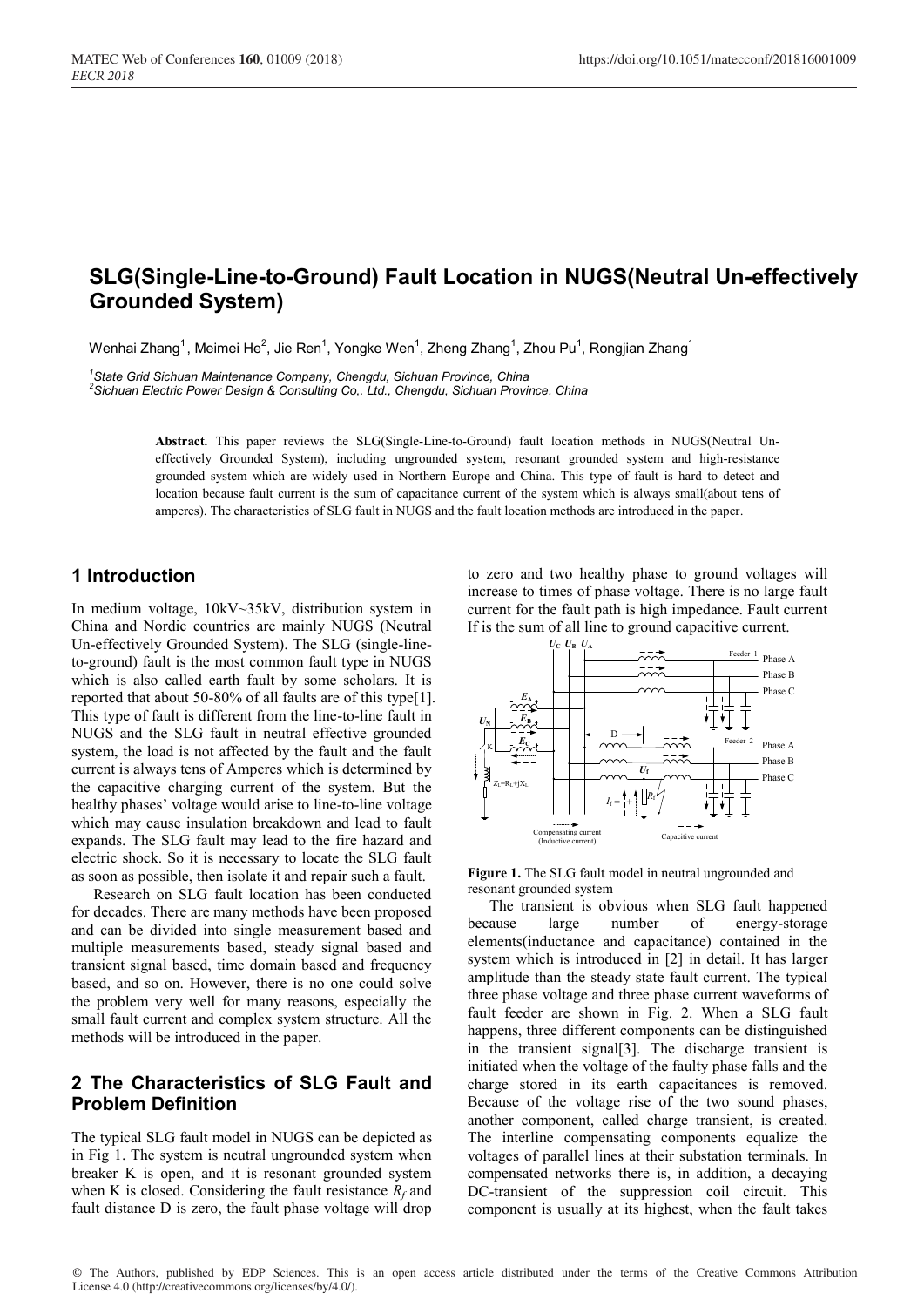place close to voltage zero. If the coil is saturated, the current may also include harmonics.



**Figure 2** The typical waveforms of SLG fault in NUGS(fault in phase C)

# **3 Review of SLG Fault Location Methods in NUGS**

### **3.1 The Classification of the Methods**

In the past two decades, many algorithms have been proposed to locate the SLG fault in NUGS. Those methods can be divided into many groups (see Fig 3), which are introduced in this chapter respectively. The passive methods utilize the features cause by fault, and the active methods need some other device to produce disturbance for accurate fault location. The passive methods can be subdivided into single-ended methods and multiple measurements methods based on the number of



**Figure 3.** SLG fault location methods in NUGS

# **3.2 Electrical Parameter Calculation Based Methods**

#### *3.2.1 Fundamental Based Methods*

This types method mainly used in effectively grounded system. Because the fault would cause large fault current which can be used for fault distance calculation. It also can be classified into phase analysis based method[4], sequence analysis based method<sup>[5]</sup>.



**Figure 4.** Fault signal path

## *3.2.2 Transient Based Methods*

The transient based methods calculate the fault distance by calculating the inductance L of fault path. There are

three methods to calculate the L, including differential equation method, Fourier transform based method and wavelet based method.

#### *(1) Differential equation methods*

The simplified equivalent circuit of fault path is considered as one order R-L circuit. Then the differential equation algorithm calculates the fault distance by numerical solving the differential equation as follows:

$$
u(t) = R \cdot i(t) + L \cdot \frac{di(t)}{dt}
$$
 (1)

where  $u(t)$  is the instantaneous voltage;  $i(t)$  is the instantaneous current; R is the resistance of equivalent R-L circuit; L is the inductance of equivalent R-L circuit.

The equation can be solved with a numerical integration and the inductance of the fault path can be calculated if three equally spaced pairs of phase currents and voltage samples are available[6].

$$
L = \frac{\Delta t}{2} \Big[ \frac{(i_{k+1} + i_k)(v_{k+2} + v_{k+1}) - (i_{k+2} + i_{k+1})(v_{k+1} + v_k)}{(i_{k+1} + i_k)(i_{k+2} - i_{k+1}) - (i_{k+2} + i_{k+1})(i_{k+1} - i_k)} \Big]
$$
\n(2)

### *(2) Fourier transform based methods*

In ref[7], a method using the Fourier-transform to calculated the line impedance in frequency domain. The reactance of the faulty line length is obtained directly as the imaginary part of the impedance calculated from the corresponding frequency spectrum components of the voltage and current. Ref[8] use this type method in the cable fault location. But the high frequency signal contained in transient signal is an exponential decaying signal which could cause error using FFT analysis.



**Figure 5.** Electrical parameter calculation based methods

#### *(3) Time-frequency transform based methods*

This type of method uses time-frequency transform to extract transient voltage and current to calculate the line impedance. It is based on one specified damped exponential signal for electrical parameter calculation. The wavelet transform is the typical method to extract time variant signal. Ref[9] use continuous wavelet transform to extract the specified signal to calculate fault path inductance.

$$
L = \frac{1}{\omega} \text{imag} \left[ \frac{U_w(k\Delta t, f)}{I_w(k\Delta t, f)} \right] \tag{3}
$$

Where  $\omega$  is angular frequency; L is inductance of fault path; Uw and Iw are the wavelet coefficient of voltage and frequency separately; f is frequency for the distance calculation.

The electrical parameter calculation based methods estimate the fault distance by calculating the inductance of transmission line from substation to fault position. These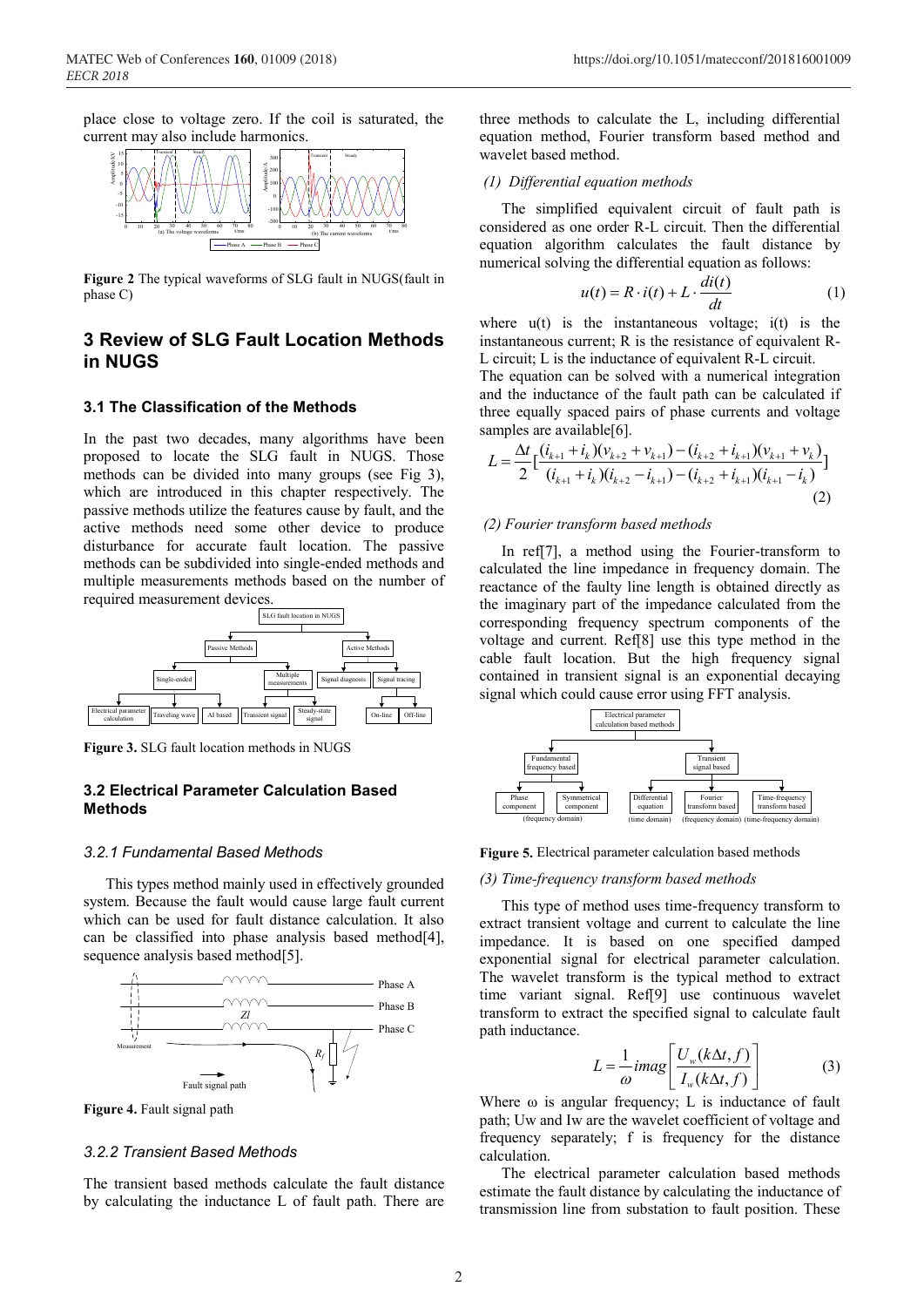methods are mainly single ended, and can be divided into fundamental signal based and transient signal based as shown in Fig 5. The fault distance equation can be formulated in time domain and frequency domain.

### **3.3 Traveling Wave Based Methods**

This type of method is not affected by fault type, because it is not based on the fault current analysis. Traveling waves(also called surges) on power lines arise from a number of causes, of which the most common are faults, switching operations, and lighting. Surges on overhead power lines travel at the speed of light, approximately  $3\times10^8$  m/sec, and consist of a voltage wave and a current wave related through the surge impedance of the line[10]. There are two types of traveling wave based methods, first one utilizes the traveling wave propagates time from fault point to substation combine with traveling wave speed for calculation; another one is based on the traveling wave frequency for calculation.

### *3.3.1 Time-distance based methods*

The traditional traveling wave based method in distribution system is the single-ended method using the time difference between the first arrival of an incident traveling wave generated by a fault and corresponding reflected wave reflected from point. We nominated this type method time-distance based traveling wave method in this paper. The principle of the method is shown in Fig 6. Knowing this time delay and traveling wave velocity the place of fault is determined. In three-phase networks, the traveling waves are mutually coupled which means a single traveling wave velocity does not exist. Therefore, the phase domain signals are first decomposed into their modal components by means of the modal transformation matrices and each node is treated separately.

Considering the fault is detected at end S, the singleended fault distance calculation is as follows[11]:

$$
D = \frac{v \cdot (t_{s3} - t_{s1})}{2} \tag{7}
$$

where D is fault distance, v is traveling wave velocity; t0 is fault time, then the fault generate arrives at end S at time  $t_{s1}$ , and  $t_{s3}$  is the time traveling wave reflect from fault point. It is necessary to distinguish between the reflected wave from the fault point and that from the remote bus-bar.



**Figure 6** The reflection of traveling wave in the system

In this method, high-frequency voltage signals in the frequency range of 1 to 10MHz are captured for fault location purpose[11]. In order to apply the method in three-phase systems, modal transform are used to extract

the aerial mode and ground mode signals. It has been proven that the fault-generated high-frequency transient signal is not affected by the variation of fault type or fault path impedance.

The most critical issue in these methods is detecting and extracting desired part of the signal, which indicates the traveling of the waves. There are many methods have been proposed to identify the reflected wave, including cross-correlation[12], wavelet transform and so on.

# *3.3.2 Frequency-distance based methods*

Another type of traveling wave based method is emerged in recent years which utilize the relationship between specific paths in the network and traveling wave frequency. Fault-originated traveling waves propagate along the network and reflect at line terminations, junctions between feeders, and the fault location. The characteristic frequency of the path is determined by the length and structure of the system[13].

Ref[14] introduced the relationship between characteristic frequency, traveling wave speed and signal path. Assuming the network topology and the traveling wave speeds of the various propagation modes are known, frequency of mode through path can be evaluated a priori as:

$$
f_{p,i} = \frac{v_i}{n_p L_p} \tag{8}
$$

where  $v_i$  is the traveling speed of the ith propagation mode, *L<sub>p</sub>* is the length of the pth path and  $n_p(\in \mathbb{N})$  is the number of times needed for a given traveling wave to propagates along path p before attain again the same polarity. p-1 values are used to identify the faulted section and the remaining one to identify the fault distance between observation point m and the fault location. The method of associating a characteristic frequency to each path was introduced in the paper.

#### **3.4 Multiple Measurement Based Methods**

The multiple measurements based methods is a kind of fault section identification method. The fault section is identified by comparing the current or some other features measured along the distribution line. It can be recognized as expansion of fault feeder identification. The methods can be subdivided into transient based and steady state based. Most of these methods are on-line fault location, and there are some requirements for the measurement device, such as sample frequency, synchronization, telecommunication and so on. The comparison of the different methods are shown in Table 1.

## **3.5 Signal Tracing Based Method**

This method is a typical active method which locates the fault by tracing the injected signal path by signal detector, including handheld detector and fixed detector along the line. The signal injection methods have been used for the fault detection and fault feeder identification. The fault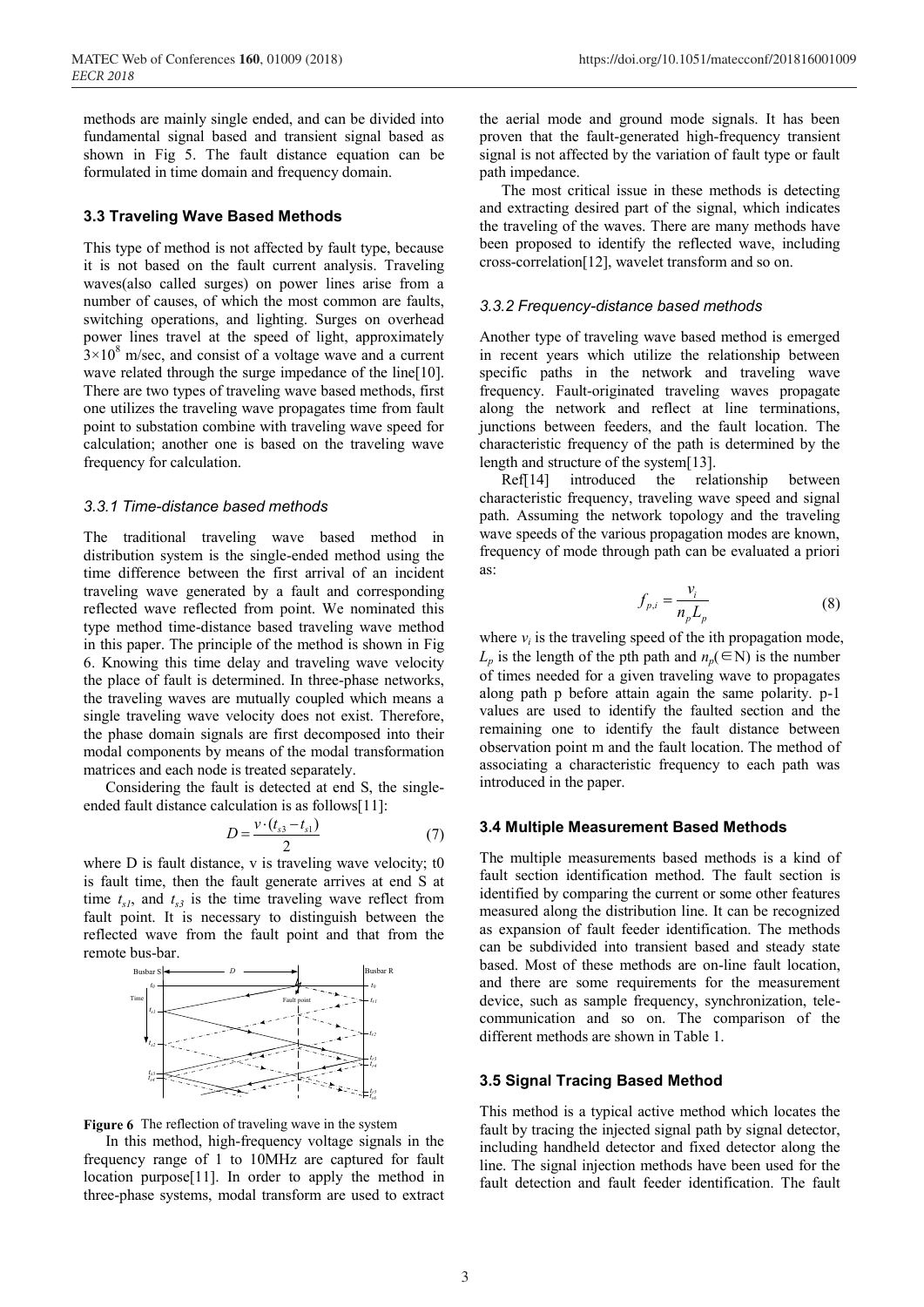location can be recognized as the expansion of these methods which need to trace the injected signal path.

The injected signal would pass through the fault point and back to the injected point through the ground. It means that the fault is in the downstream of measure point if the injected signal can be detected in this point.

The requirements for the injected signal are that: 1) it is distinguishable; 2) the signal and its source do not adversely affect the performance of the equipment. There are three typical research team have used this type of method as shown in Fig. 7. Then the three methods and modified would be introduced separately.

# **3.6 Signal Diagnosis Methods**

The signal diagnosis algorithm is based on transfer functions and frequency spectrum analysis, using the response of the applied impulse in the frequency domain to construct criteria for the fault location[27]. It is a type of active method which needs signal injection. The method has been proposed for several years but it is verified just by the computer simulation and hasn't been used in field test.



**Figure 7.** The comparison of three typical signal tracing based methods

| <b>Table 1.</b> The comparison of the different multiple measurements based method |  |
|------------------------------------------------------------------------------------|--|
|------------------------------------------------------------------------------------|--|

| Features                         |                                                                       | Ref.            | Measurements                                         | General principle                                                                                                                                                                             |
|----------------------------------|-----------------------------------------------------------------------|-----------------|------------------------------------------------------|-----------------------------------------------------------------------------------------------------------------------------------------------------------------------------------------------|
| Steady state<br>based<br>methods | Amplitude of $I_0$                                                    | $\overline{14}$ | $I_0$ along the line and magnetic<br>field detection | Upload the $I_0$ along the line to primary substation for fault section<br>identification, then detect the fault position by detecting the magnetic<br>field of fundamental frequency signals |
| (using<br>fundamental<br>signal) | The phase difference<br>between $U_0$ of bus and $I_0$<br>of the line | 15              | $U_0$ of bus and $I_0$ along the line                | The voltage and current need to be synchronous measurement. Measures<br>current using portable current measurement based on magnetic field<br>detection.                                      |
|                                  | The phase difference<br>between the $I_0$ of two<br>adjacent nodes    | 16              | $I_0$ along the line                                 | The fault section is identified based on the absolute different between the<br>approximate zero-sequence angles of two adjacent nodes.                                                        |
|                                  | Direction of zero<br>sequence power                                   | 17              | $U_0$ of bus and $I_0$ along the line                | Measure the zero sequence current using magnetic detection, use the<br>synchronized zero sequence voltage of bus to calculate zero sequence<br>power                                          |
|                                  | $5th$ harmonic                                                        | 18              | electric and magnetic field                          | Detect the fault point by the portable and non-contact voltage and current<br>measurement, the amplitude and phase are considered simultaneously                                              |
|                                  | Composite method                                                      | 19              | $U_0$ of bus and $I_0$ along the line                | Combine the magnitude and phase comparison implemented by using the<br>mobile zero sequence CT and wide area phase measurement                                                                |
|                                  | The increment of $I_0$                                                | 20              | $U_0$ of bus and $I_0$ along the line                | Detect zero sequence current variation after adjust Peterson coil                                                                                                                             |
| Transient<br>signal based        | Transient reactive power<br>direction                                 | 21              | The electric field and magnetic<br>field             | The reactive power direction calculated using the transient signals in the<br>selected frequency band is used for the fault section identification                                            |
| methods                          | Polarity of a specific<br>frequency band power                        | 22              | Residual voltage and residual<br>current             | Fault section identification is based on the polarity of a specific<br>frequency band power computed by multiplying the DWT detail<br>coefficient                                             |
|                                  | The waveform similarity<br>of two adjacent nodes                      | 23              | The waveform of $I_0$                                | Calculate the correlation of transient zero current for fault section<br>identification.                                                                                                      |
|                                  | The relationship between<br>phase current and $I_0$                   | 24              | Three phase currents                                 | Utilize the difference between phase current and zero sequence current                                                                                                                        |
|                                  | The product of transient<br>line-to-line voltage and<br>$I_0$         | $\overline{25}$ | Line-to-line voltage and $I_0$ along<br>the line     | The product of transient line-to-line voltage after Hilbert transformation<br>and transient zero-mode current is defined as the parameter of fault<br>direction.                              |
|                                  | Composite                                                             | 26              | Line-to-line voltage and $I_0$ along<br>the line     | Upload the fault data by FTU, and identified the fault section combine<br>transient reactive power direction method and transient current similarity<br>location method                       |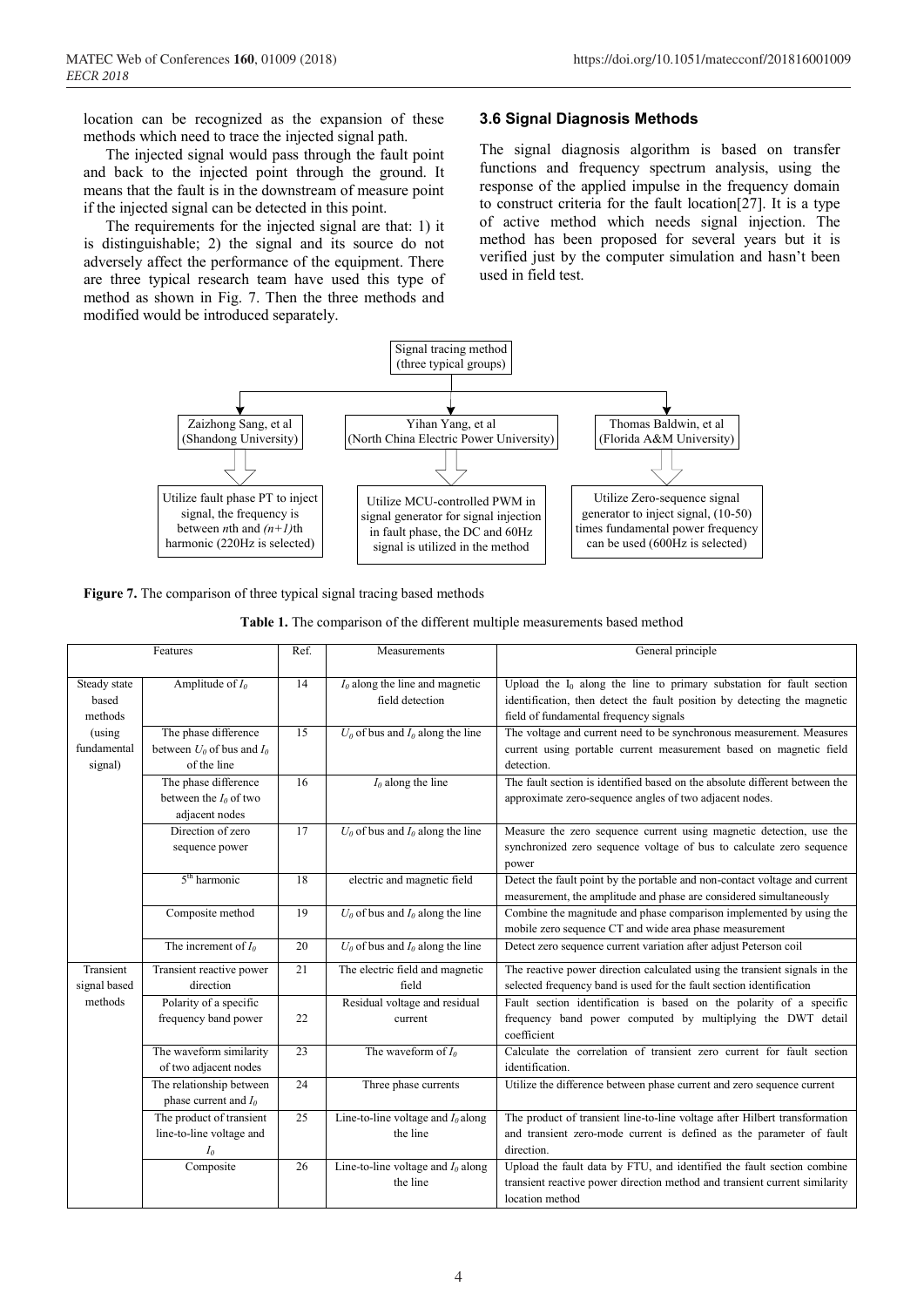Where  $U_0$  is zero sequence voltage and  $I_0$  is zero sequence current.

# **3.7 AI Based Methods**

The AI(artificial intelligence) based method is proposed with the development of computer and power system simulation. It is also used by some scholars for the SLG fault location, including ANN(artificial neural network) based method proposed by [28] and Fuzzy neural network based method proposed by [29]. All the fault features including transient and steady fault features could be used in the type methods. But it needs training and retraining when the structure of the system changed. The large number of actual fault data or simulation results is need for the training.

# **4 Conclusion**

Although there are many methods have been proposed, there is no one is practical and low-cost which can be spreaded based on investigation. There are some methods have been in field test, such as transient signal based parameter calculation methods, multi-measurements based methods and signal injection methods. But the transient signal based parameter calculation method is low robustness for the amplitude of transient signal is affected by fault resistance and fault inception angle; multimeasurements based methods are high-investigation maintenance workload and the reliability is also affected by fault resistance. The signal injection based methods are time consuming and the operation is complex. Based on the features of SLG fault and the existing location methods, some advices are proposed as follows:

(1) Considering the complexity of distribution system, increase accurate measurement points in the system for accurate calculation is important;

(2) The signal injection based methods are the most reliable, but most of them are off-line and time consuming. The idea of active method can be considered to enhance the reliability of location for the SLG fault features are too weak;

(3)There are big differences between the developments of distribution systems; the measurements in the systems are different. Then the different fault location methods should be proposed to adapt the measurement condition of system.

# **References**

- 1. Seppo Hanninen, and Matti Lehtonen. "Characteristics of earth faults in electrical distribution networks with high impedance earthing." Electric Power Systems Research 44.3 (1998): 155-161.
- 2. Druml, Gernot, Andreas Kugi, and Olaf Seifert. "A new directional transient relay for high ohmic earth faults." CIRED 17th International Conference on Electricity Distribution, Barcelona, Spain. 2003.
- 3. Seppo Hanninen. Single phase earth faults in high impedance grounded networks: characteristics,

indication and location. VTT Technical Research Centre of Finland, 2001.

- 4. Seppo Hanninen, and Matti Lehtonen. "Earth fault distance computation with fundamental frequency signals based on measurements in substation supply bay." VTT TIEDOTTEITA (2002).
- 5. Soon-Ryul Nam, et al. "Ground-fault location algorithm for ungrounded radial distribution systems." Electrical Engineering 89.6 (2007): 503- 508.
- 6. Hanninen, S., et al. "Comparison of wavelet and differential equation algorithms in earth fault distance computation." Proceedings of Conference on Power System Computation, Norway. 1999.
- 7. Igel, M., H J. Koglin, and P. Schegner. "New algorithms for earthfault distance protection in insulated and compensated networks." European Transactions on Electrical Power 1.5 (1991): 253- 259.
- 8. Ke Jia, David Thomas, and Mark Sumner. "A new single-ended fault-location scheme for utilization in an integrated power system." Power Delivery, IEEE Transactions on 28.1 (2013): 38-46.
- 9. Imriš, Peter. Transient based earth fault location in 110 kV subtransmission networks. Helsinki University of Technology, 2006.
- 10. Zhang, Fan, et al. "New Algorithm Based on Traveling Wave for Location of Single Phase to Ground Fault in Tree Type Distribution Network." Zhongguo Dianji Gongcheng Xuebao(Proceedings of the Chinese Society of Electrical Engineering). Vol. 27. No. 28. 2007.
- 11. YU, Sheng-nan, Hai BAO, and Yi-han YANG. "Practicalization of Fault Location in Distribution Lines [J]." Proceedings of the CSEE 28 (2008): 016.
- 12. Borghetti, Alberto, et al. "On the use of continuouswavelet transform for fault location in distribution power systems." International Journal of Electrical Power & Energy Systems 28.9 (2006): 608-617.
- 13. Ye, Lei, et al. "An improved fault-location method for distribution system using wavelets and support vector regression." International Journal of Electrical Power & Energy Systems 55 (2014): 467-472.
- 14. ZHANG, Li, et al. "Distribution Network Fault Location Based on the Zero Sequence Current and Magnetic Field Detection Spot." Automation of Electric Power Systems 14 (2008): 017.
- 15. ZHANG, Li, et al. "Method of mobile phasecomparison for fault location of distribution network." Proceedings of the CSEE 7 (2009): 015.
- 16. Nam, Soon-Ryul, et al. "Single line-to-ground fault location based on unsynchronized phasors in automated ungrounded distribution systems."Electric Power Systems Research 86 (2012): 151-157.
- 17. Li, Zhang, et al. "Online fault location of neutral point ungrounded distribution network based on zero-sequence power direction." Automation of Electric Power Systems 32.17 (2008): 79-82.